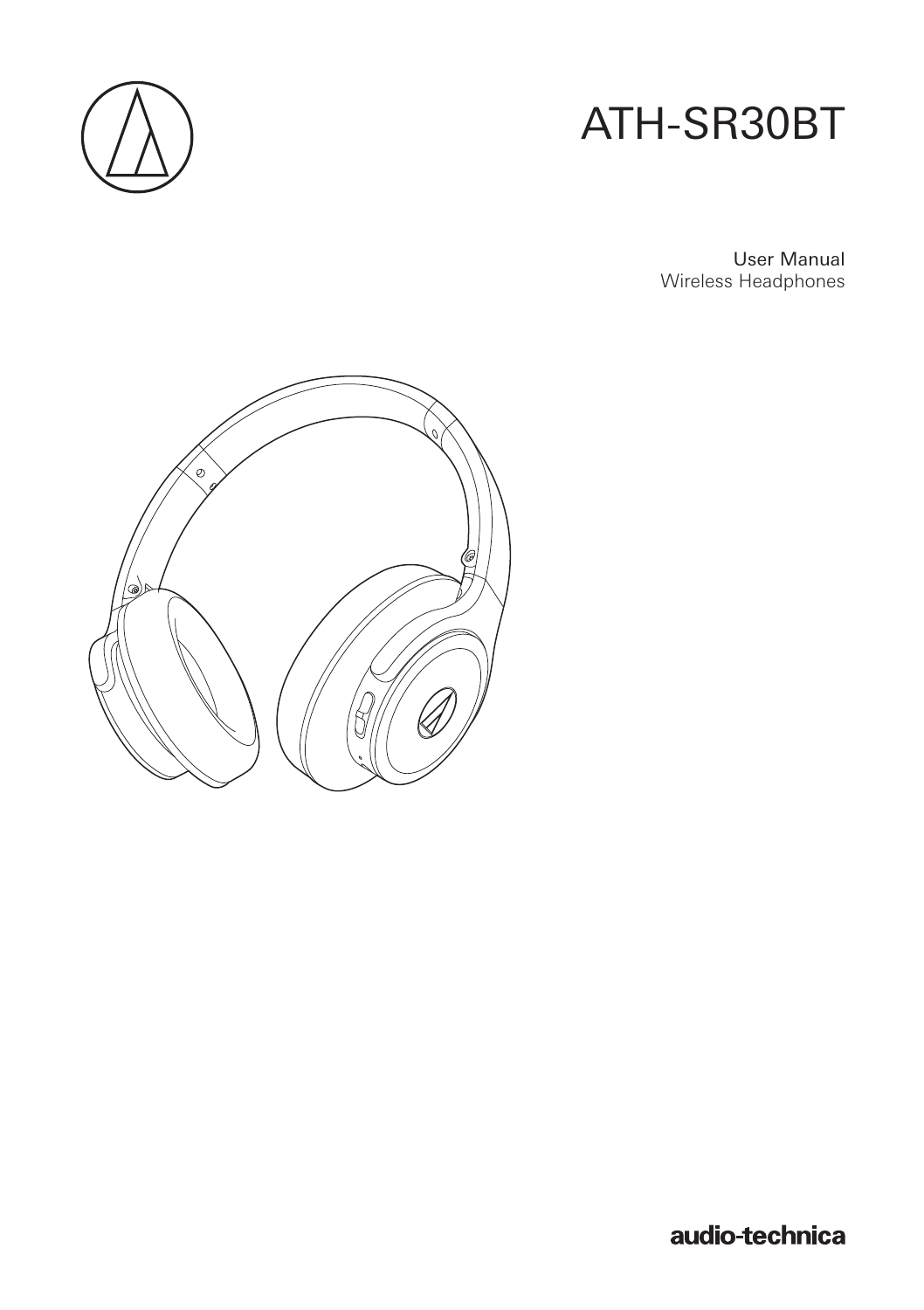### **Introduction**

Thank you for purchasing this Audio-Technica product.

Before using the product, please read through the Quick Start Guide and Caution Guide, as well as this user manual when necessary, to ensure that you will use the product correctly.

## **Safety precautions**

Although this product was designed to be used safely, failing to use it correctly may result in an accident. To ensure safety, observe all warnings and cautions while using the product.

#### **Cautions for the product**

- Do not use the product near medical equipment. Radio waves may affect cardiac pacemakers and medical electronic equipment. Do not use the product inside medical facilities.
- When using the product in aircraft, follow airline instructions.
- Do not use the product near automatic control devices such as automatic doors and fire alarms. Radio waves may affect electronic equipment and cause accidents due to malfunction.
- Do not disassemble, modify or attempt to repair the product to avoid electric shock, malfunction or fire.
- Do not subject the product to strong impact to avoid electric shock, malfunction or fire.
- Do not handle the product with wet hands to avoid electric shock or injury.
- Disconnect the product from a device if the product begins to malfunction, producing smoke, odor, heat, unwanted noise or showing other signs of damage. In such a case, contact your local Audio-Technica dealer.
- Do not allow the product to get wet to avoid electric shock or malfunction.
- Do not put foreign matter such as combustible materials, metal, or liquid in the product.
- Do not cover the product with a cloth to avoid fire or injury by overheating.
- Follow applicable laws regarding mobile phone and headphone use if using headphones while driving.
- Do not use the product in places where the inability to hear ambient sound presents a serious risk (such as at railroad crossings, train stations, and construction sites).
- When charging, make sure to use the included USB charging cable.
- Do not charge with devices that have quick-charge functionality (with a voltage of 5 V or more). Doing so may cause the product to malfunction.
- To prevent damage to your hearing, do not raise the volume too high. Listening to loud sound for an extended period may cause temporary or permanent hearing loss.
- Discontinue use if skin irritation results from direct contact with the product.
- Do not catch your fingers or other body parts between the housing and the arm or inside the joints.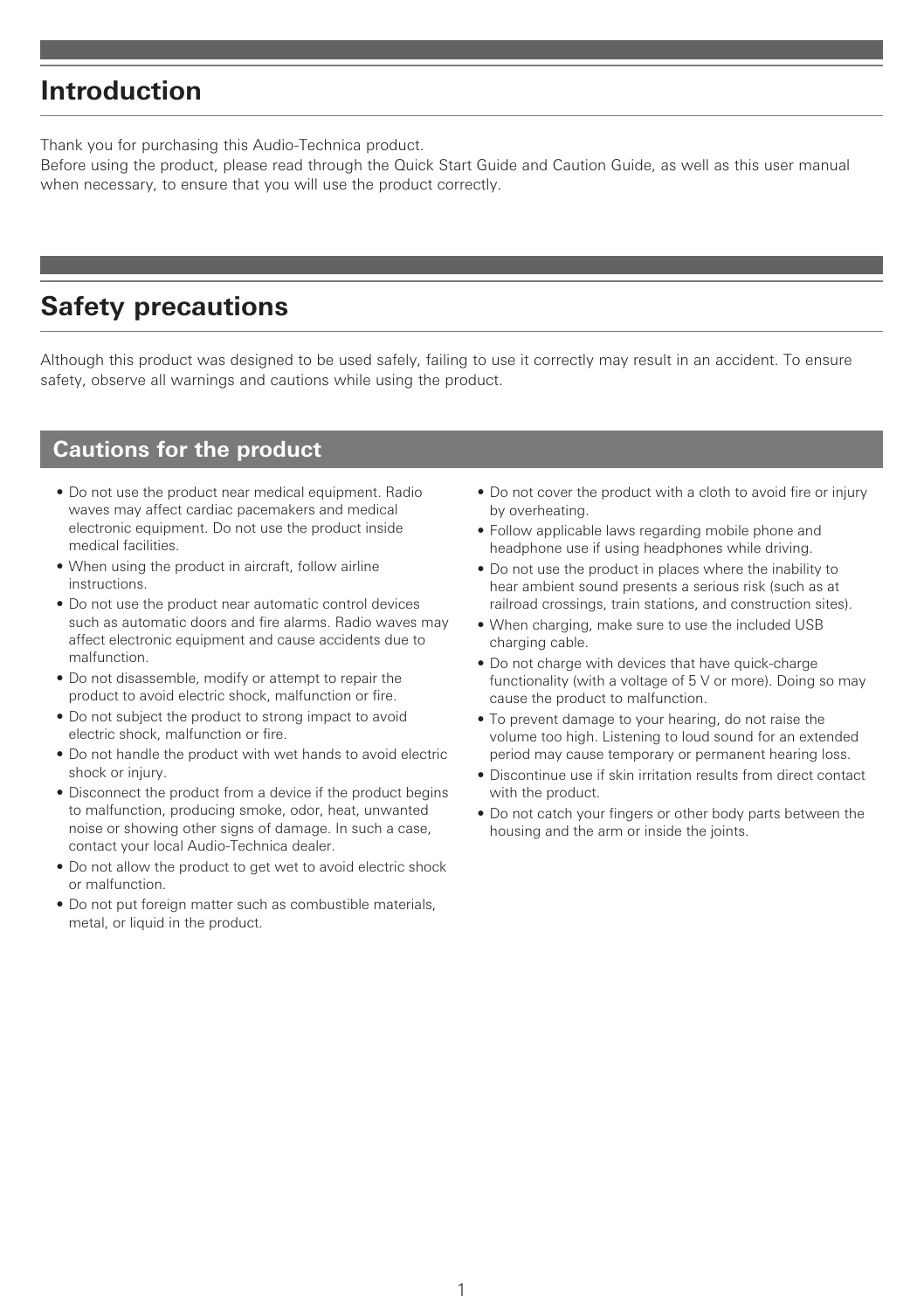### **Safety precautions**

### **Cautions for rechargeable battery**

The product is equipped with a rechargeable battery (lithium polymer battery).

- If battery fluid gets into eyes, do not rub them. Rinse thoroughly with clean water such as tap water and consult a doctor immediately.
- If battery fluid leaks, do not touch fluid with bare hands. If fluid remains inside the product, it may cause malfunction. If battery fluid leaks, contact your local Audio-Technica dealer.
	- If fluid gets in your mouth, gargle thoroughly with clean water such as tap water and consult a doctor immediately.
	- If your skin or clothing comes in contact with fluid, immediately wash the affected skin or clothing with water. If you experience skin irritation, consult a doctor.
- To avoid leakage, generation of heat or explosion:
	- Never heat, disassemble or modify the battery, nor dispose of it in a fire.
	- Do not attempt to pierce with a nail, hit with a hammer or step on the battery.
	- Do not drop the product or subject it to strong impact.
	- Do not get the battery wet.

#### **For customers in the USA FCC Notice**

#### **Warning**

This device complies with Part 15 of the FCC Rules.

Operation is subject to the following two conditions: (1) This device may not cause harmful interference, and (2) this device must accept any interference received, including interference that may cause undesired operation.

#### **Caution**

You are cautioned that any changes or modifications not expressly approved in this manual could void your authority to operate this equipment.

**Note:** This equipment has been tested and found to comply with the limits for a Class B digital device, pursuant to part 15 of the FCC Rules. These limits are designed to provide reasonable protection against harmful interference in a residential installation. This equipment generates, uses and can radiate radio frequency energy and, if not installed and used in accordance with the instructions, may cause harmful interference to radio communications. However, there is no guarantee that interference will not occur in a particular installation. If this equipment does cause harmful interference to radio or television reception, which can be determined by turning the equipment off and on, the user is encouraged to try to correct the interference by one or more of the following measures:

- Reorient or relocate the receiving antenna.
- Increase the separation between the equipment and receiver.
- Connect the equipment to an outlet on a circuit different from that to which the receiver is connected.
- Consult the dealer or an experienced radio/TV technician for help
- Do not use, leave or store the battery in the following places:
	- Area exposed to direct sunlight or high temperatures and humidity
	- Inside of a car under the blazing sun
	- Near heat sources such as heat registers
- Charge only with the included USB cable to avoid malfunction or fire.
- The internal rechargeable battery of this product cannot be replaced by the user. The battery may have reached the end of its service life if the usage time becomes significantly shorter even after the battery has been fully charged. If this is the case, the battery needs to be repaired. Contact your local Audio-Technica dealer for repair details.
- When the product is disposed of, the built-in rechargeable battery needs to be discarded properly. Contact your local Audio-Technica dealer to learn how to properly dispose of the battery.

#### **RF Exposure Statement**

This transmitter must not be co-located or operated in conjunction with any other antenna or transmitter used in other systems. This device complies with FCC radiation exposure limits set forth for an uncontrolled environment and meets the FCC radio frequency (RF) Exposure Guidelines. This equipment has very low levels of RF energy that is deemed to comply without testing of specific absorption rate (SAR).

#### **For customers in Canada IC statement**

#### CAN ICES-3 (B)/NMB-3(B)

This device complies with Industry Canada's licence-exempt RSSs. Operation is subject to the following two conditions: (1) This device may not cause interference; and (2) This device must accept any interference, including interference that may cause undesired operation of the device.

Under Industry Canada regulations, this radio transmitter may only operate using an antenna of a type and maximum (or lesser) gain approved for the transmitter by Industry Canada. To reduce potential radio interference to other users, the antenna type and its gain should be so chosen that the equivalent isotropically radiated power (e.i.r.p.) is not more than that necessary for successful communication.

This device complies with RSS-102 radiation exposure limits set forth for an uncontrolled environment.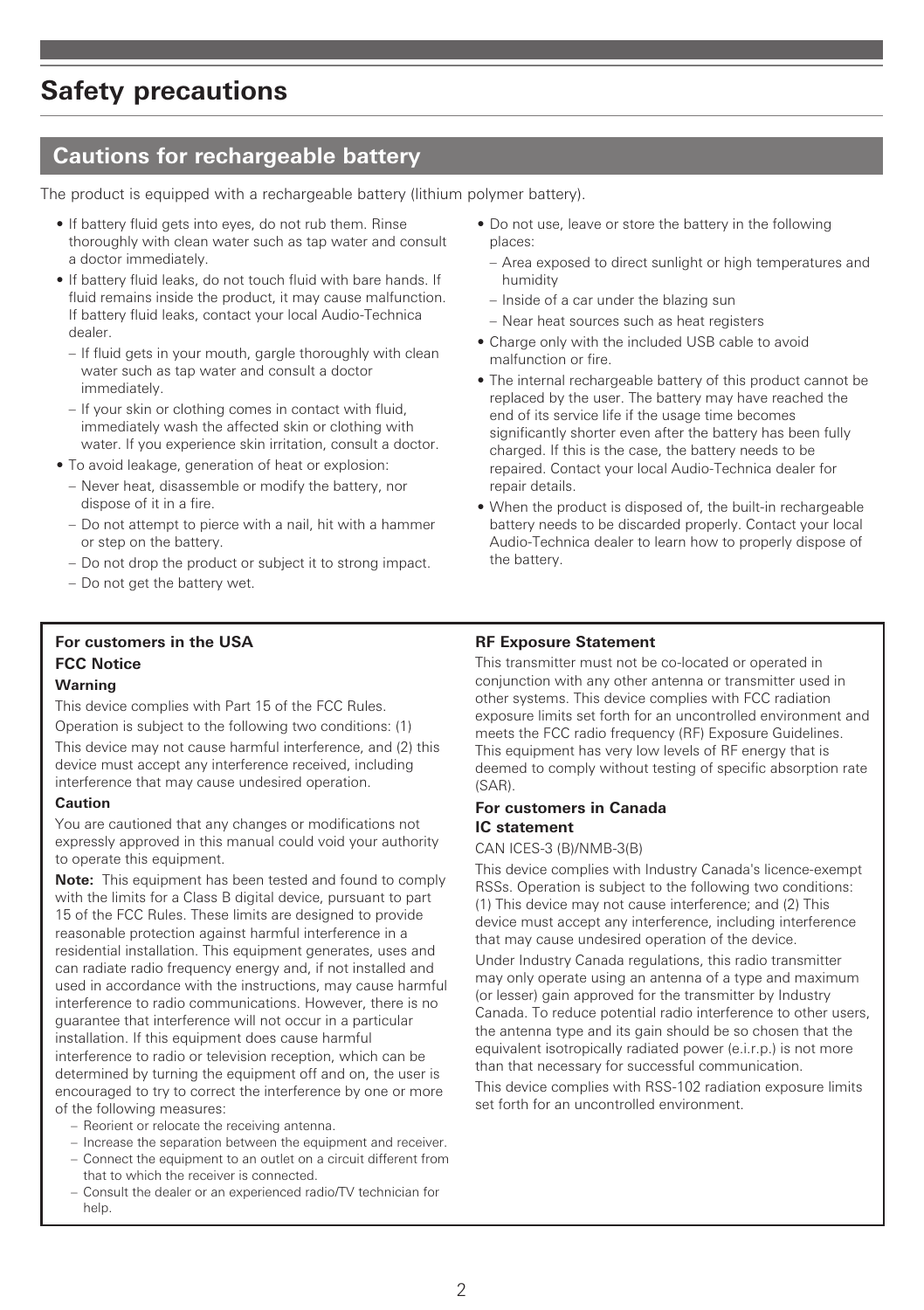### **Notes on use**

- Be sure to read the connected device's user manual before use.
- Audio-Technica will not be liable in any way for any loss of data in the unlikely event that such losses should occur while using the product.
- On public transportation or in other public places, keep the volume low so as not to disturb other people.
- Minimize the volume on your device before connecting the product.
- When using the product in a dry environment, you may feel a tingling sensation in your ears. This is caused by static electricity accumulated on your body, not by product malfunction.
- Do not subject the product to strong impact.
- Do not store the product in direct sunlight, near heating devices, or in hot, humid, or dusty places. Additionally, do not allow the product to get wet.
- When the product is used for a long time, the product may become discolored due to ultraviolet light (especially direct sunlight) and wear.
- Make sure to hold the plug when connecting and disconnecting the USB charging cable. The USB charging cable may become severed or an accident may occur if you pull on the cable itself.
- When you are not using the USB charging cable. disconnect it from the product.
- If the product is placed in a bag while the USB charging cable is still connected, the USB charging cable may become caught, severed, or broken.
- This product can be used to talk on the phone only when using a mobile telephone network. Support for telephony apps that use a mobile data network is not guaranteed.
- If you use the product near an electronic device or transmitter (such as a mobile phone) which is not connected with the product, unwanted noise may be heard. In this case, move the product away from the electronic device or transmitter.
- If you use the product near a TV or radio antenna, noise may be seen or heard in the television or radio signal. In this case, move the product away from the TV or radio antenna.
- To protect the built-in rechargeable battery, charge it at least once every 6 months. If too much time passes between charges, the life of the rechargeable battery may be reduced, or the rechargeable battery may no longer be able to be charged.

#### <span id="page-3-0"></span>**For a more comfortable Bluetooth® communication experience**

The effective communication range of this product varies depending on obstructions and radio wave conditions. For a more enjoyable experience, please use the product as close as possible to the Bluetooth device. To minimize noise and sound disruptions, avoid placing your body or other obstacles between the product's antenna (L side) and the Bluetooth device.

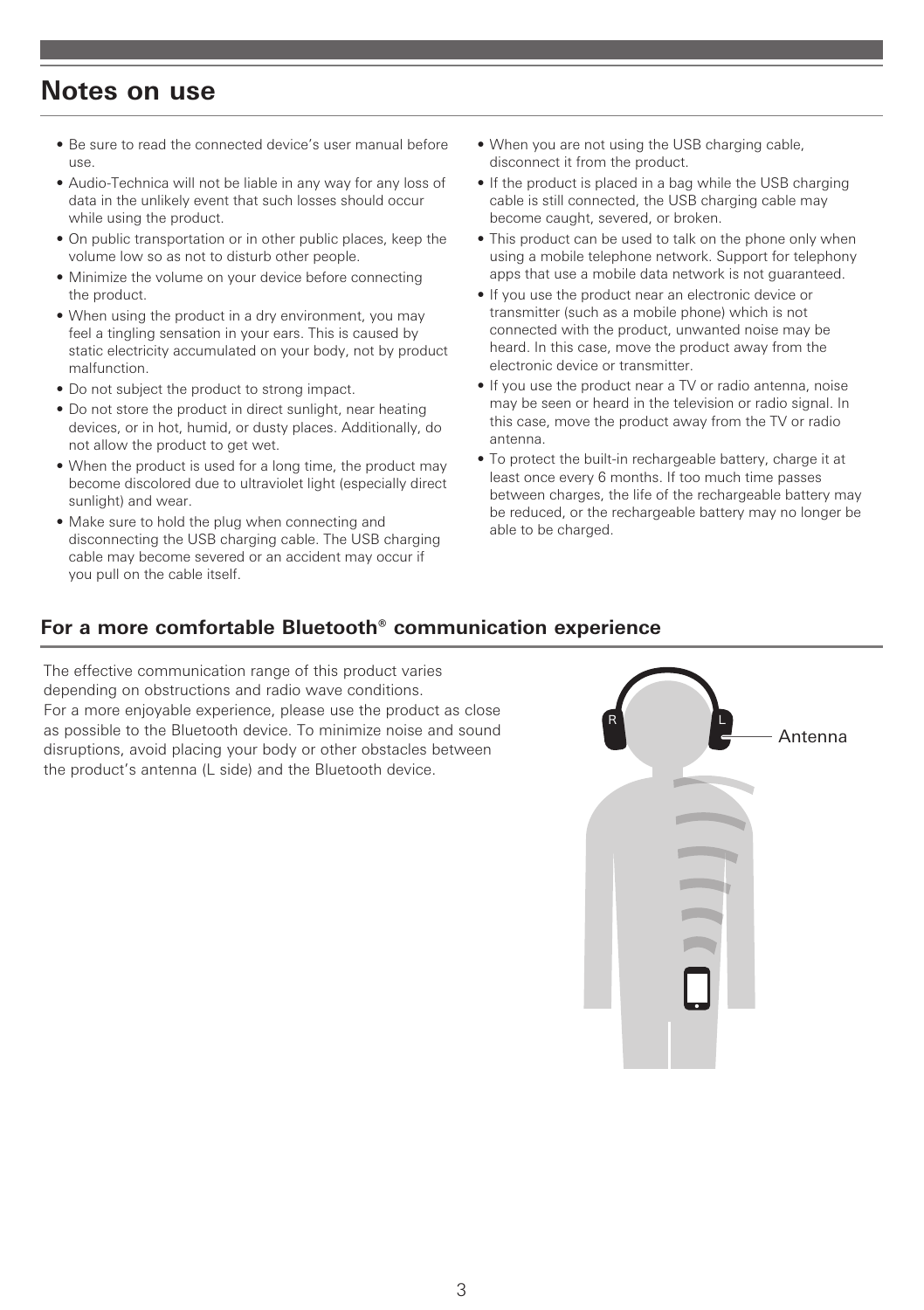## **Part names and functions**

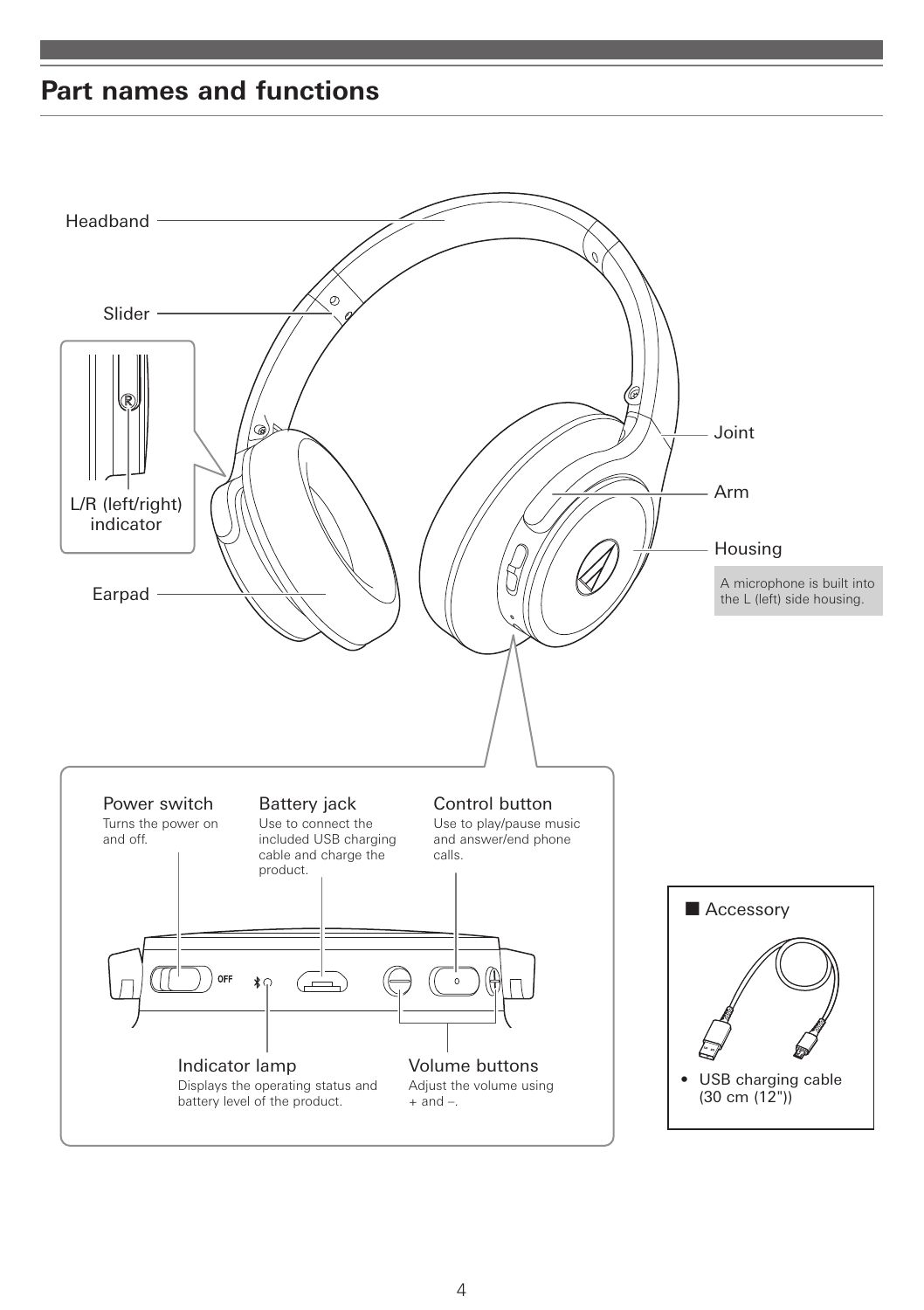## <span id="page-5-0"></span>**Charging the battery**

- Fully charge the battery when using for the first time.
- When the rechargeable battery is running low, the product will beep through the headphones, and an indicator lamp will flash in red 3 times every 4 minutes. In this case, charge the battery.
- It takes about 4 hours maximum to charge the battery fully. (This time may vary depending on usage conditions.)
- While charging the battery, the product's Bluetooth connection remains disabled and therefore the product cannot be used.
- 1. Connect the included USB charging cable (Micro USB Type-B side) to the battery jack.
	- The included USB charging cable is designed for exclusive use with the product. Do not use other cables to charge the product.
	- When inserting the USB charging cable into the USB port or battery jack, check that the connector is facing in the correct direction before inserting it directly (horizontally).



- 2. Connect the included USB charging cable (USB Type-A side) to the computer to start charging.
	- While charging, the indicator lamp lights as follows (it may take several seconds for the indicator lamp to light). Lit in red: Charging
	- Off: Charging complete
- 3. When charging is complete, disconnect the USB charging cable (USB Type-A side) from the computer.
- 4. Disconnect the USB charging cable (Micro USB Type-B) from the product's battery jack.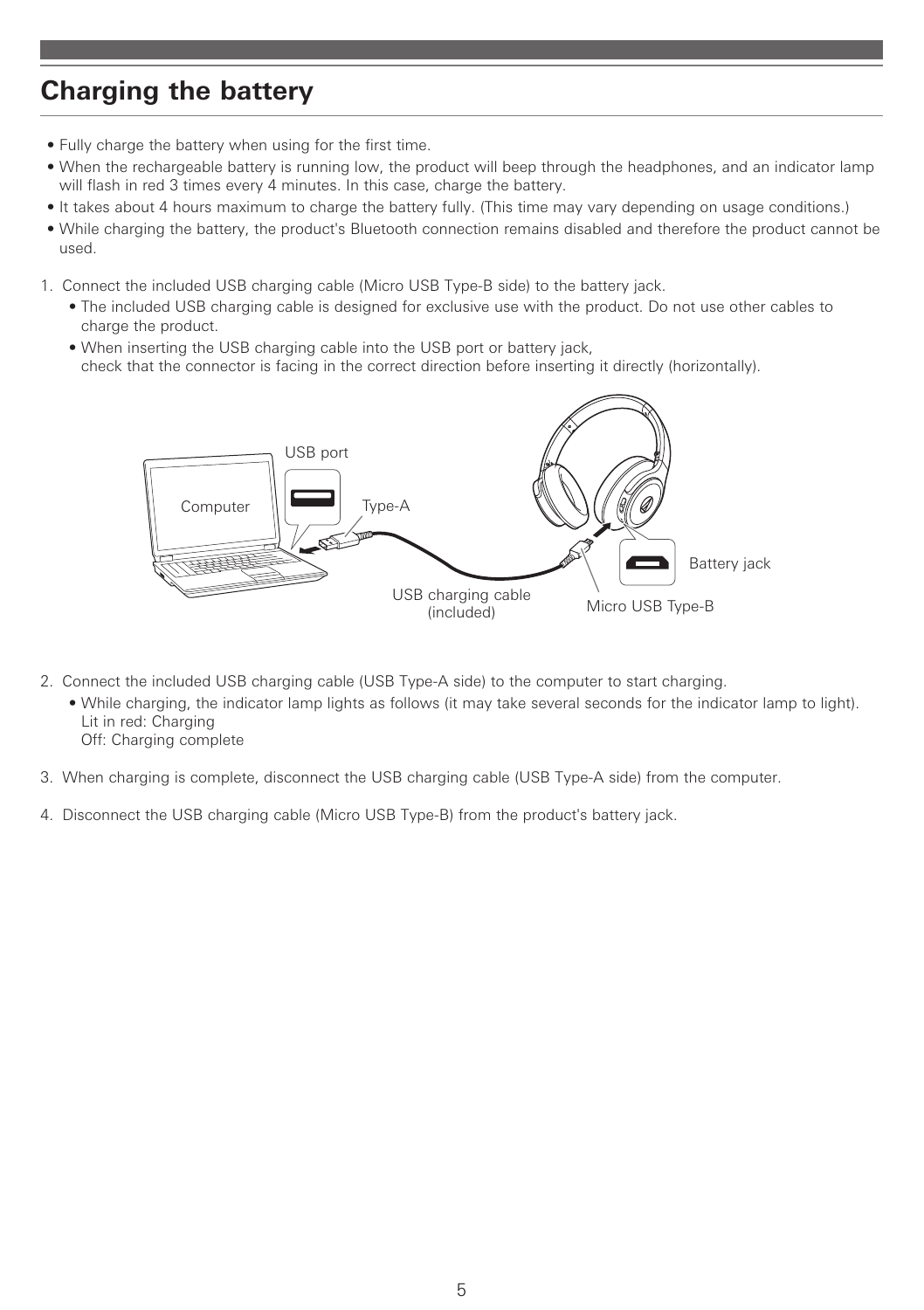## **Connecting via Bluetooth wireless technology**

To connect the product to a Bluetooth device, the product needs to pair (register) with the device.

### **Pairing a Bluetooth device**

- Read the user manual for the Bluetooth device.
- Place the device within 1 m (3.3') of the product to perform pairing correctly.
- To confirm the progress of the pairing process, wear the product while performing this procedure and listen for the confirmation tone.
- 1. Starting with the product turned off, slide the power switch to the "ON" position.
	- The indicator lamp will light in white, and then flash.
- 2. Use your Bluetooth device to begin the pairing process and search for the product. When your Bluetooth device finds the product, "ATH-SR30BT" will be displayed on the device.
	- For information about using your Bluetooth device, refer to the device's user manual.
- 3. Select "ATH-SR30BT" to pair the product and your Bluetooth device.
	- Some devices may ask for a passkey. In this case, enter "0000". The passkey may also be called a passcode, PIN code, PIN number, or password.
	- The product sounds a confirmation tone when pairing is complete.



#### <span id="page-6-0"></span>**About pairing**

When connecting a new Bluetooth device, you need to pair it with the product. Once the Bluetooth device and the product are paired, you do not need to pair them again.

However, in the following cases you will need to pair again even if the Bluetooth device was paired once:

- If the product is deleted from the Bluetooth device's connection history.
- If the product is sent out for repair.
- If 9 or more devices are paired.

(This product can save the pairing information of up to 8 devices. When you pair with a new device after pairing with 8 devices, pairing information for the device with the oldest connection date will be overwritten by the information for the new device.)

• When switching Bluetooth devices, you may be unable to pair because the previously connected Bluetooth device cannot be disconnected. In this case, press and hold the volume buttons (+ and -) as shown in the figure for about 6 seconds. The product will start "searching for devices" and you can pair Bluetooth devices that you want to connect.

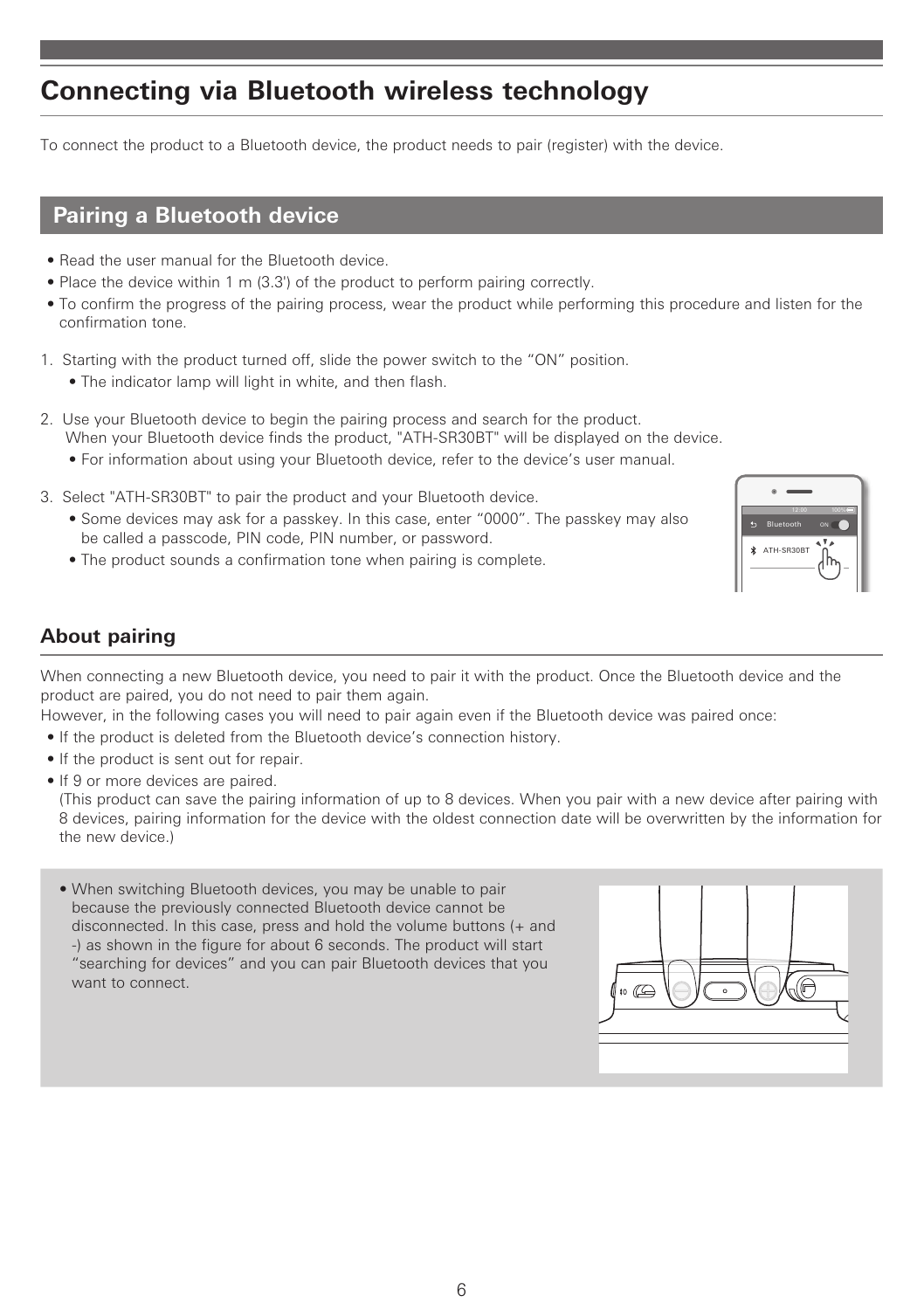## **Using the product**

The product can use Bluetooth wireless technology to connect to your device and play music, receive phone calls, etc. Use the product for whichever of these purposes suits your needs.

Note that Audio-Technica cannot guarantee the operation of displays, such as the battery level display, or applications via Bluetooth devices.

### **Power supply ON/OFF**

| Power<br>supply | Power switch operation | Indicator lamp                                |
|-----------------|------------------------|-----------------------------------------------|
| ON              | -<br>OFF<br>ON (       | Lights in white, then flashes in white $*1*2$ |
| <b>OFF</b>      | OFF<br>ON              | Lights in white, then turns off*2             |

\*1 It may take several seconds for the indicator lamp to light.

\*2 For details, refer to "Indicator lamp display" [\(p. 10\).](#page-10-0)

#### **Wearing the product**

Put the side of the product marked "L" (LEFT) onto the left ear and the side marked "R" (RIGHT) onto the right ear, slide the slider up and down so that the earpads cover the ears, and then adjust the headband.



### **Swivel mechanism**

You can fold the housing so that it lies flat. After folding it flat, you can also fold the housing inside the headband.

• The swivel mechanism cannot rotate more than 90 degrees. Do not apply excessive force.

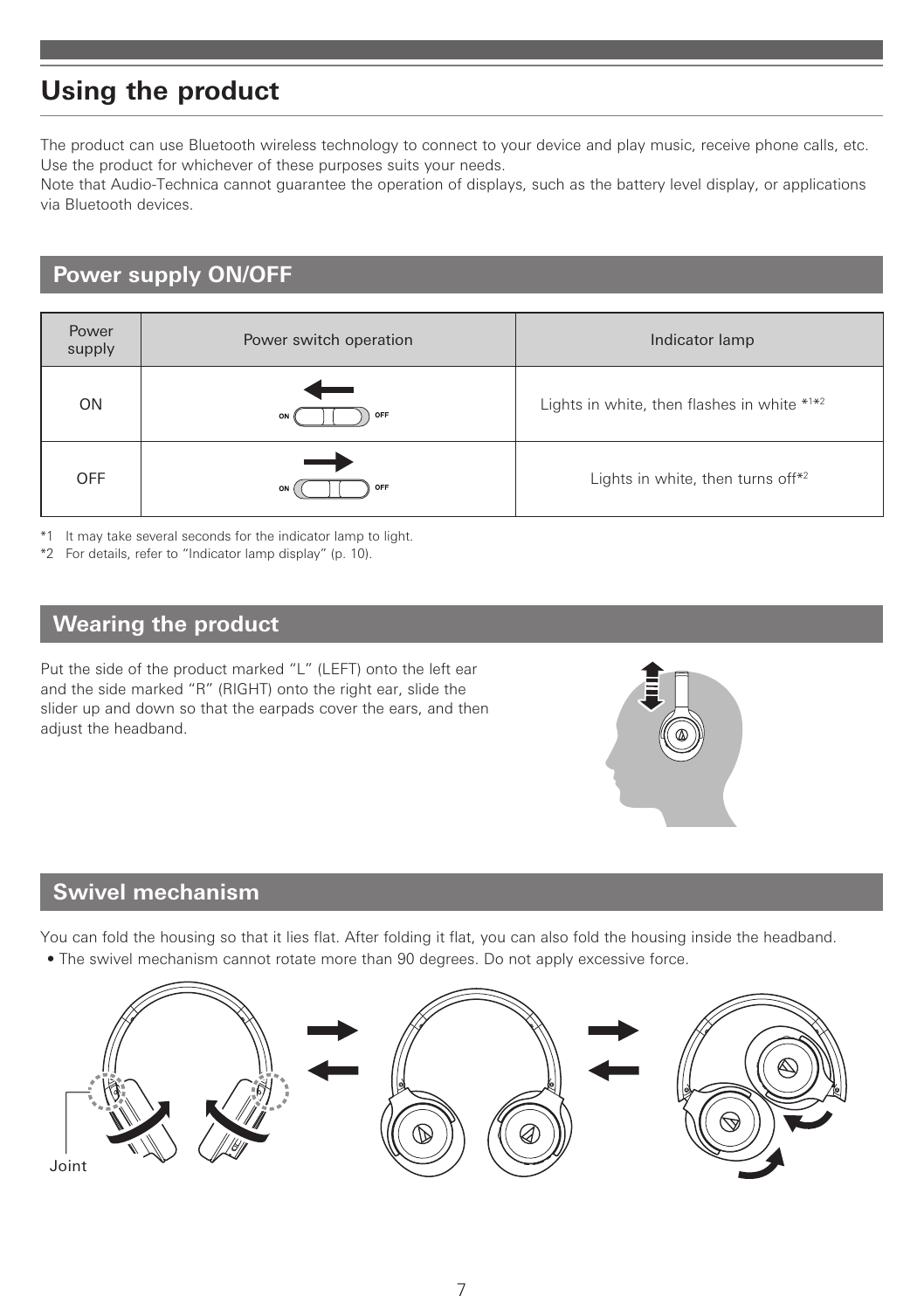## **Using the product**

### **Compact folding**

You can fold the housing into the inner side of the headband using the joints at the fulcrum.

- Be careful so as not to get your fingers caught in the joints.
- When using the product, make sure to return the housing to the original position.



### **Listening to audio**

- To connect for the first time, pair the product and your device via Bluetooth wireless technology. If you have already paired the product and your Bluetooth device, turn on the Bluetooth device's Bluetooth connection before turning on the product.
- Use your Bluetooth device to start playback, referring to the device's user manual as necessary.

#### **Control button**

| Press          | Play/pause                                                                                                                        | Plays or pauses music.*1 |
|----------------|-----------------------------------------------------------------------------------------------------------------------------------|--------------------------|
| Press and hold | The speech recognition function (such as Siri, which is installed on iOS devices) may start<br>depending on the connected device. |                          |



#### **Volume buttons**

| + button | Press                                   | Volume up    | Increases the volume by 1 level.*2 |
|----------|-----------------------------------------|--------------|------------------------------------|
|          | Press and hold<br>(for about 2 seconds) | Skip forward | Plays the next track.*1            |
| - button | Press                                   | Volume down  | Decreases the volume by 1 level.*2 |
|          | Press and hold<br>(for about 2 seconds) | Skip back    | Plays the previous track.*1        |

\*1 Some controls may not be available for music on some smartphones.

\*2 A beep is heard when the volume is at the maximum or minimum level.

• The volume control of some devices may not work well with the product.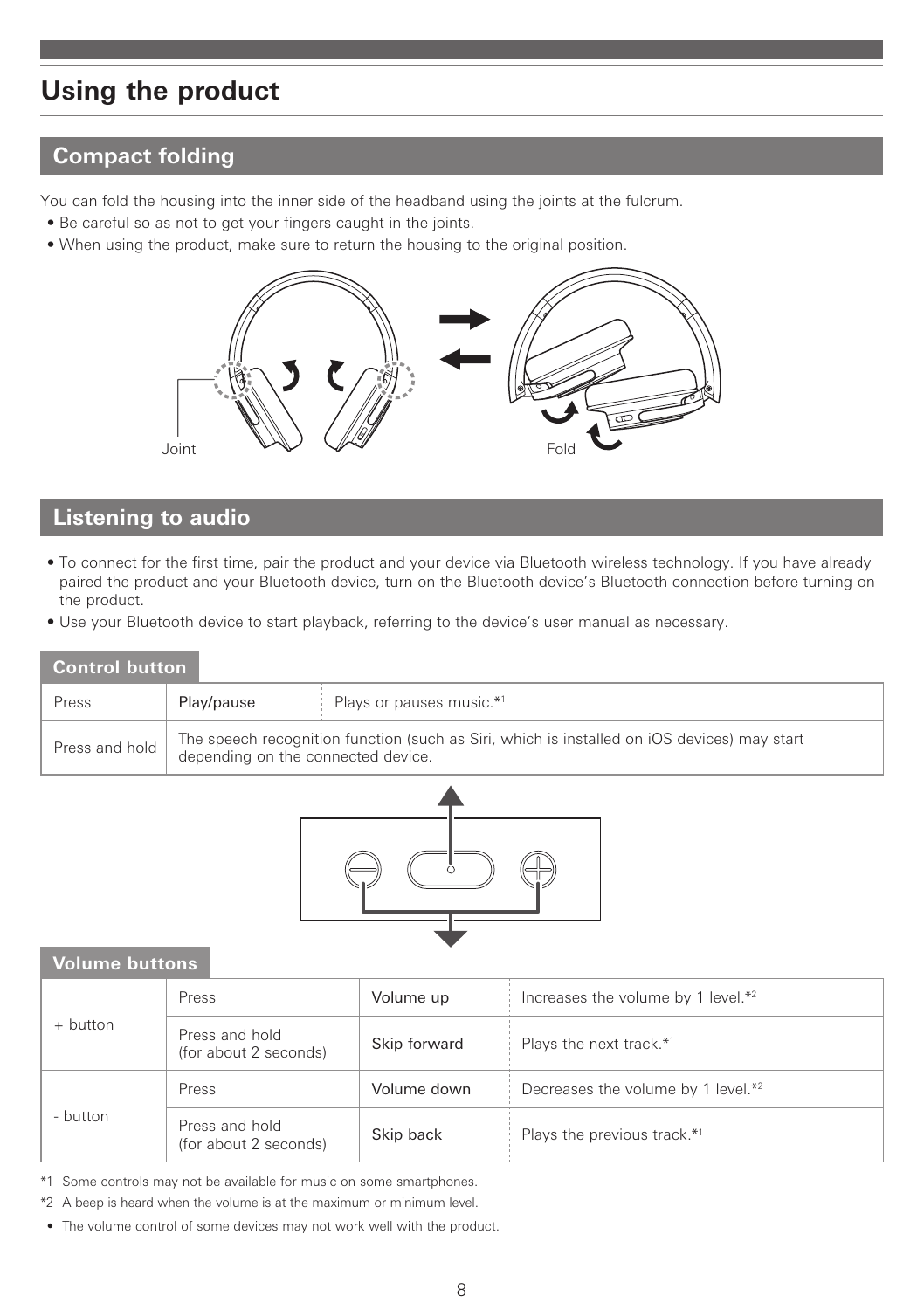## **Using the product**

### **Talking on the phone**

- If your Bluetooth device supports telephone features, you can use the microphone built into the product to talk on the phone.
- When your Bluetooth device receives a phone call, the product sounds a ring tone.
- If a call is received while you are listening to music, music playback is paused. When you finish the call, music playback resumes.\*

| When                 | Operation                                                    | <b>Function</b>                                                                                                               |  |
|----------------------|--------------------------------------------------------------|-------------------------------------------------------------------------------------------------------------------------------|--|
| Receiving<br>a call  | Press the control button.                                    | Answers the call.                                                                                                             |  |
|                      | Press and hold the control button (for about 2)<br>seconds). | Rejects the call.                                                                                                             |  |
| Talking on<br>a call | Press the control button.                                    | Fnds the call.                                                                                                                |  |
|                      | Press and hold the control button (for about 2)<br>seconds). | Each time you press and hold the button (about 2)<br>seconds), you switch the call to your mobile phone or<br>to the product. |  |
|                      | Press a volume button $(+)$ or $-$ ).                        | Adjusts the volume $(+ or -)$ of the call.                                                                                    |  |

\* Depending on your Bluetooth device, music playback may not resume.

• The phone call controls explained above may not be available on some smartphones.

#### **Auto power off function**

The product automatically turns off after 5 minutes of not being connected to a device that has its power turned on.

### <span id="page-9-0"></span>**Reset function**

If the product does not work or other malfunctions occur, refer to "Charging the battery" [\(p. 5\)](#page-5-0) for information on inserting the USB charging cable to provide power, and then do a reset. Disconnecting and then reconnecting the USB charging cable will reset the product and should resolve any problem you are experiencing. If the problem persists, contact your local Audio-Technica dealer.

Resetting does not change any of your settings (pairing information, volume setting, etc.).



Micro USB Type-B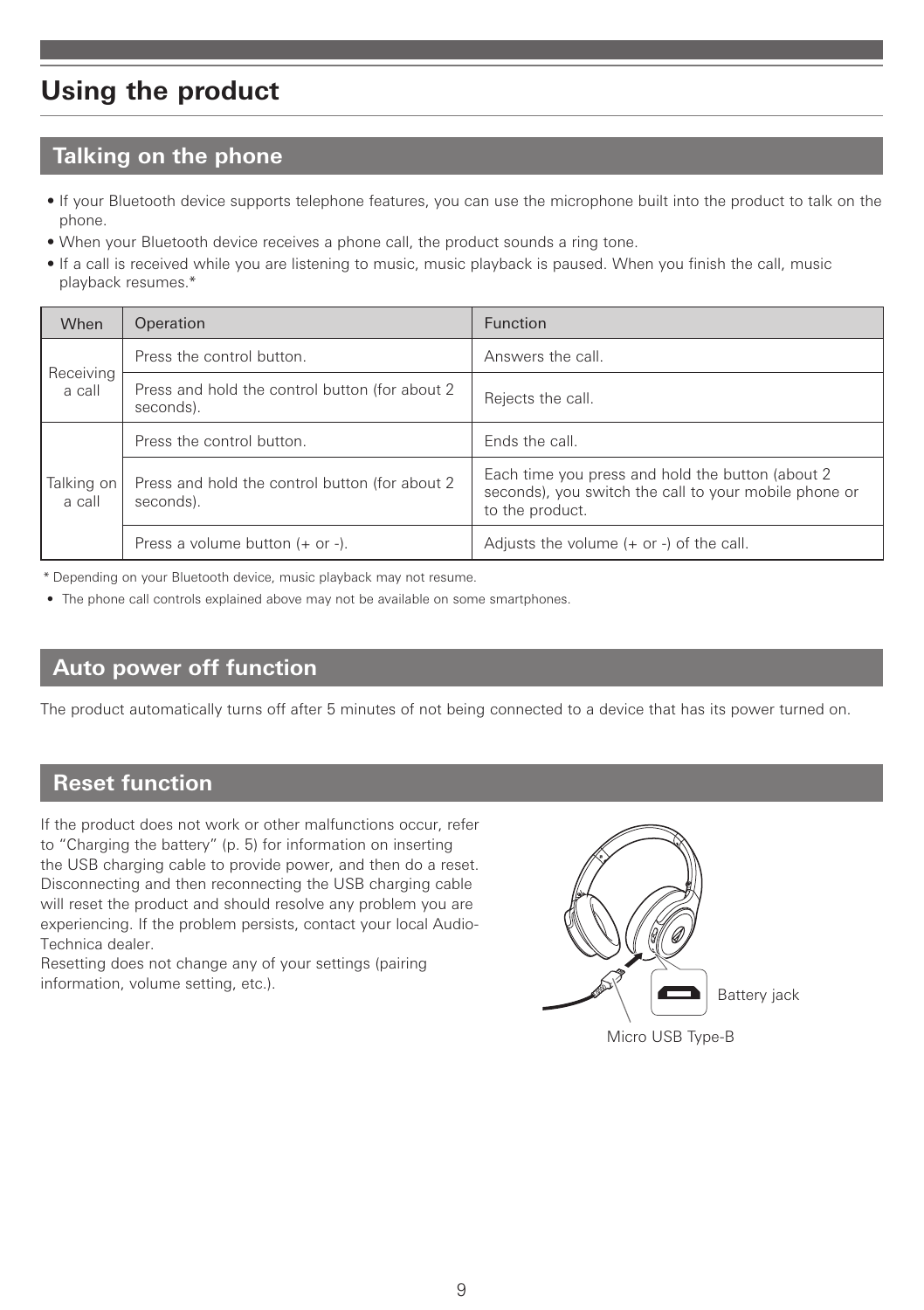## <span id="page-10-0"></span>**Indicator lamp display**

| <b>Status</b>    |                            | $\bigcirc$ White<br>$\bullet$ Red<br>Indicator lamp display pattern |                                                      |
|------------------|----------------------------|---------------------------------------------------------------------|------------------------------------------------------|
| Pairing          | Searching for device       | $O - O - O - O - O - O - O - O - O - $                              | Flashing every 0.5 seconds                           |
| Connection       | Waiting to be<br>connected | $00---00---00---00---00$                                            | Flashing twice every 4<br>seconds                    |
|                  | Connecting                 |                                                                     | Flashing every 3 seconds<br>(O: gradually lights up) |
| Battery<br>level | Battery level low          | --------- <b>@@@</b> -                                              | Flashing 3 times every 4<br>minutes                  |
| Charging         | Charging                   | $\cdots$                                                            | Lit                                                  |
|                  | Fully charged              |                                                                     | Off                                                  |

The indicator lamp of the product indicates the product's status as explained below.

## **About voice guidance**

The product provides English voice guidance in the following situations.

| Situation                 | Voice guidance         |
|---------------------------|------------------------|
| Power is turned on        | Power on               |
| Power is turned off       | Power off              |
| Bluetooth is connected    | Bluetooth connected    |
| Bluetooth is disconnected | Bluetooth disconnected |
| Battery level low         | Low battery            |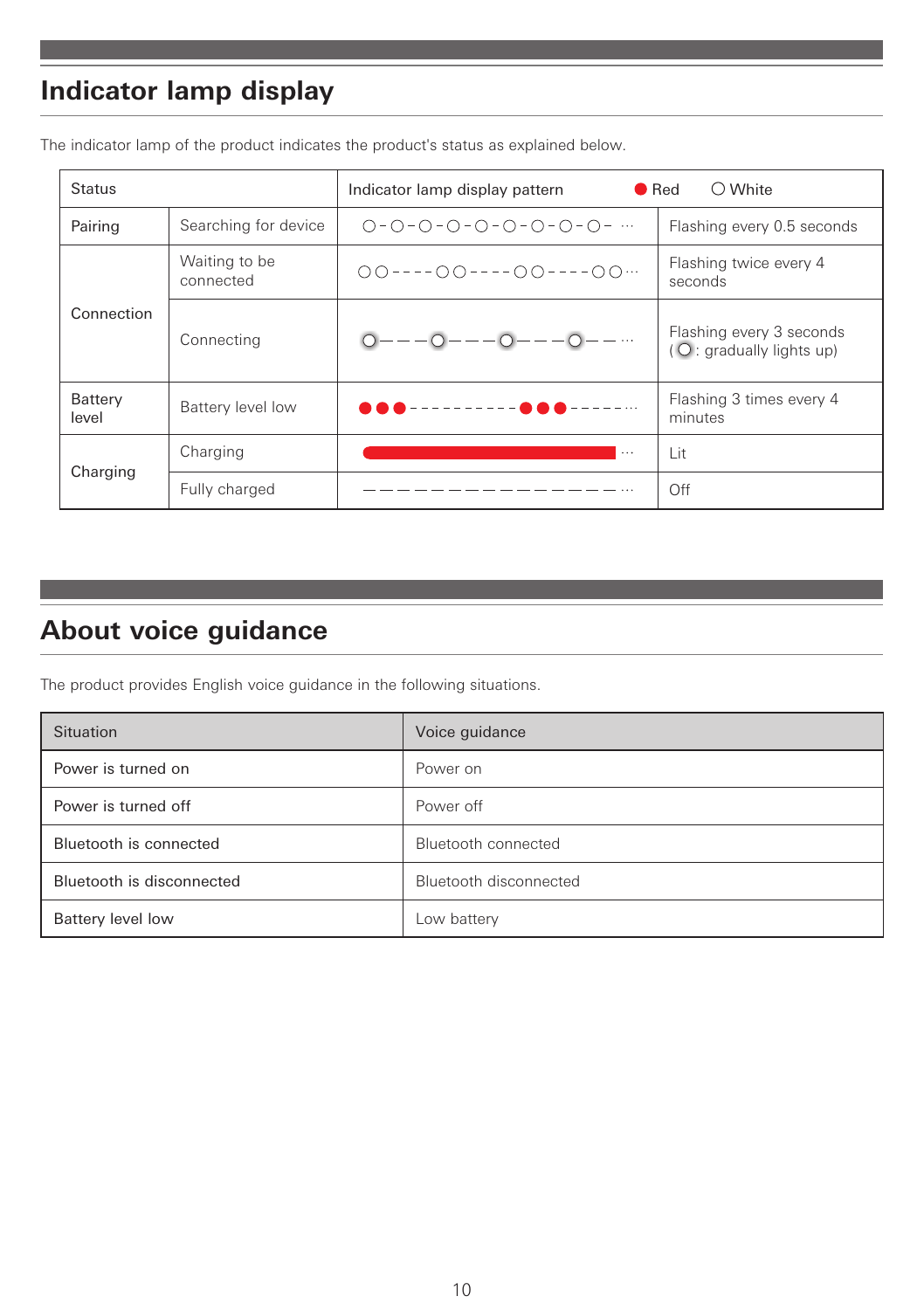### **Cleaning**

Get into the habit of regularly cleaning the product to ensure that it will last for a long time. Do not use alcohol, paint thinners or other solvents for cleaning purposes.

- To clean, wipe with a dry cloth.
- Wipe away dirt from the earpads and headband with a dry cloth. Sweat or water on the earpads and headband may cause the colors to fade. In this case, we recommend that you wipe them with a dry cloth and dry them out of direct sunlight.
	- If the product will not be used for an extended period of time, store it in a well-ventilated place free from high temperatures and humidity.
	- Earpads are consumable parts. Replace them when necessary as they will deteriorate through storage and use. Contact your local Audio-Technica dealer for earpad replacement or other repairs.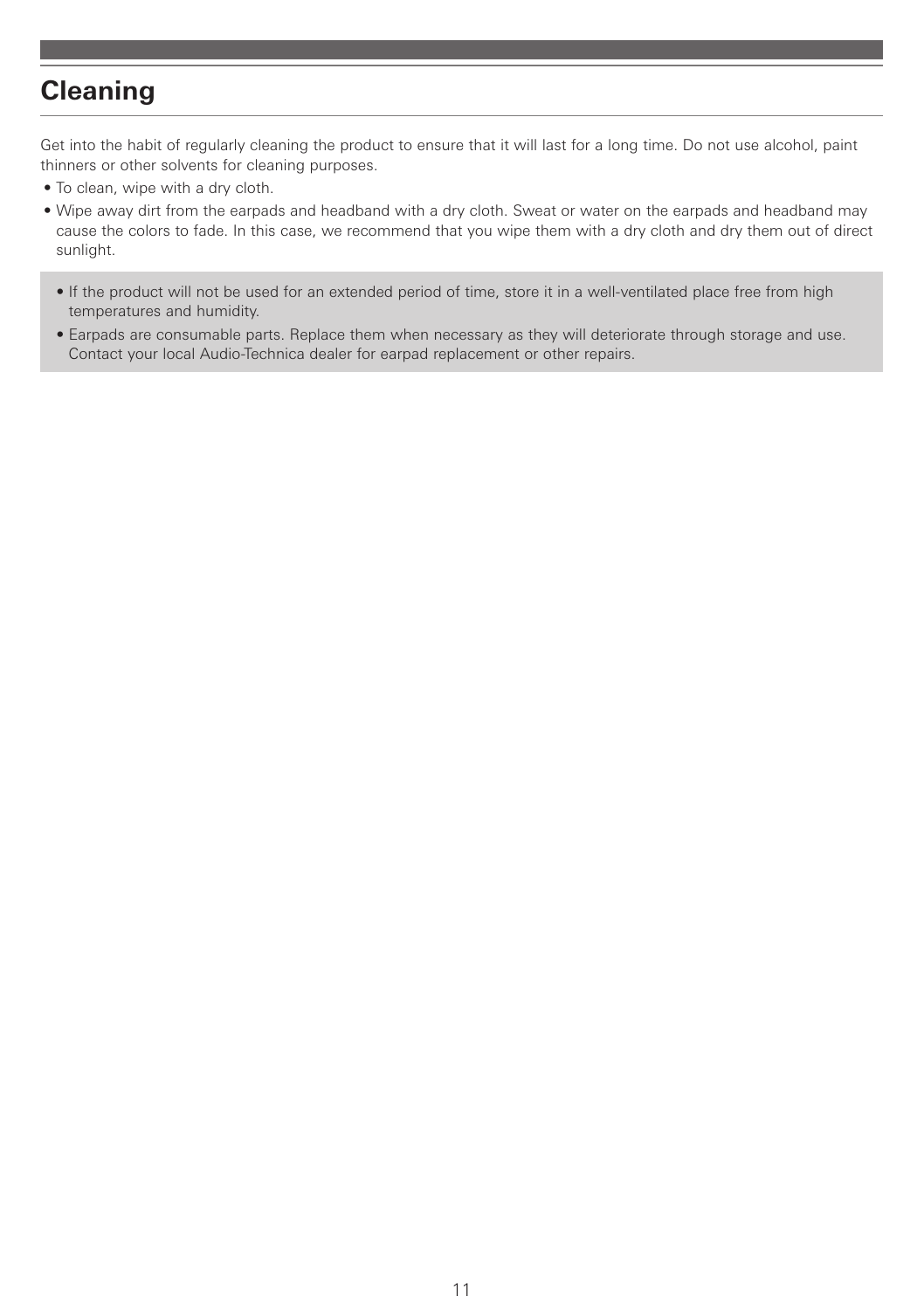## **Troubleshooting**

| Problem                                                                       | <b>Solution</b>                                                                                                                                                                                                                                                                                                                                                                                                                                                                                                                                                                                                            |
|-------------------------------------------------------------------------------|----------------------------------------------------------------------------------------------------------------------------------------------------------------------------------------------------------------------------------------------------------------------------------------------------------------------------------------------------------------------------------------------------------------------------------------------------------------------------------------------------------------------------------------------------------------------------------------------------------------------------|
| Power is not supplied.                                                        | • Charge the product.                                                                                                                                                                                                                                                                                                                                                                                                                                                                                                                                                                                                      |
| Unable to pair.                                                               | • Confirm that the Bluetooth device communicates using Ver. 2.1+EDR or higher.<br>• Place the product and the Bluetooth device within 1 m (3.3') of each other.<br>• Set the profiles for the Bluetooth device. For procedures on how to set profiles,<br>refer to the Bluetooth device's user manual.<br>. Remove the pairing information for the Bluetooth device then pair the product<br>with this device again.<br>• Press and hold the volume buttons (+ and -) on the product for about 6 seconds<br>(p. 6). The product will start "searching for devices". Pair the Bluetooth device<br>that you want to connect. |
| No sound is heard / Sound is<br>faint.                                        | . Turn on the power of the product and the Bluetooth device.<br>• Turn up the volume of the product and the Bluetooth device.<br>• If the Bluetooth device is set to the HFP/HSP connection, switch to the A2DP<br>connection.<br>• Move away from obstacles between the product and the Bluetooth device, such<br>as people, metal or walls, and place them closer together.<br>• Switch the sound output of the Bluetooth device to the Bluetooth connection.                                                                                                                                                            |
| Sound is distorted / Noise is<br>heard / Sound cuts out.                      | . Turn down the volume of the product and the Bluetooth device.<br>• Keep the product away from devices that emit radio waves such as microwaves<br>and wireless routers.<br>• Keep the product away from TVs, radios, and devices with built-in tuners. These<br>devices can also be affected by the product.<br>. Turn off the equalizer settings of the Bluetooth device.<br>• Remove obstacles between the product and the Bluetooth device and place<br>them closer together. For details, refer to "For a more comfortable Bluetooth<br>communication experience" (p. 3).                                            |
| Cannot hear the voice of the<br>caller / Voice of the caller is too<br>quiet. | . Turn on the power of the product and the Bluetooth device.<br>. Turn up the volume of the product and the Bluetooth device.<br>• If the Bluetooth device is set to the A2DP connection, switch to the HFP/HSP<br>connection.<br>• Switch the sound output of the Bluetooth device to the Bluetooth connection.                                                                                                                                                                                                                                                                                                           |
|                                                                               | The product cannot be charged. $\bullet$ Securely connect the included USB charging cable and charge the product.                                                                                                                                                                                                                                                                                                                                                                                                                                                                                                          |

• For details about how to operate your Bluetooth device, refer to the device's user manual.

• If the problem still remains, reset the product. To reset the product, refer to "Reset function" [\(p. 9\)](#page-9-0) under "Using the product".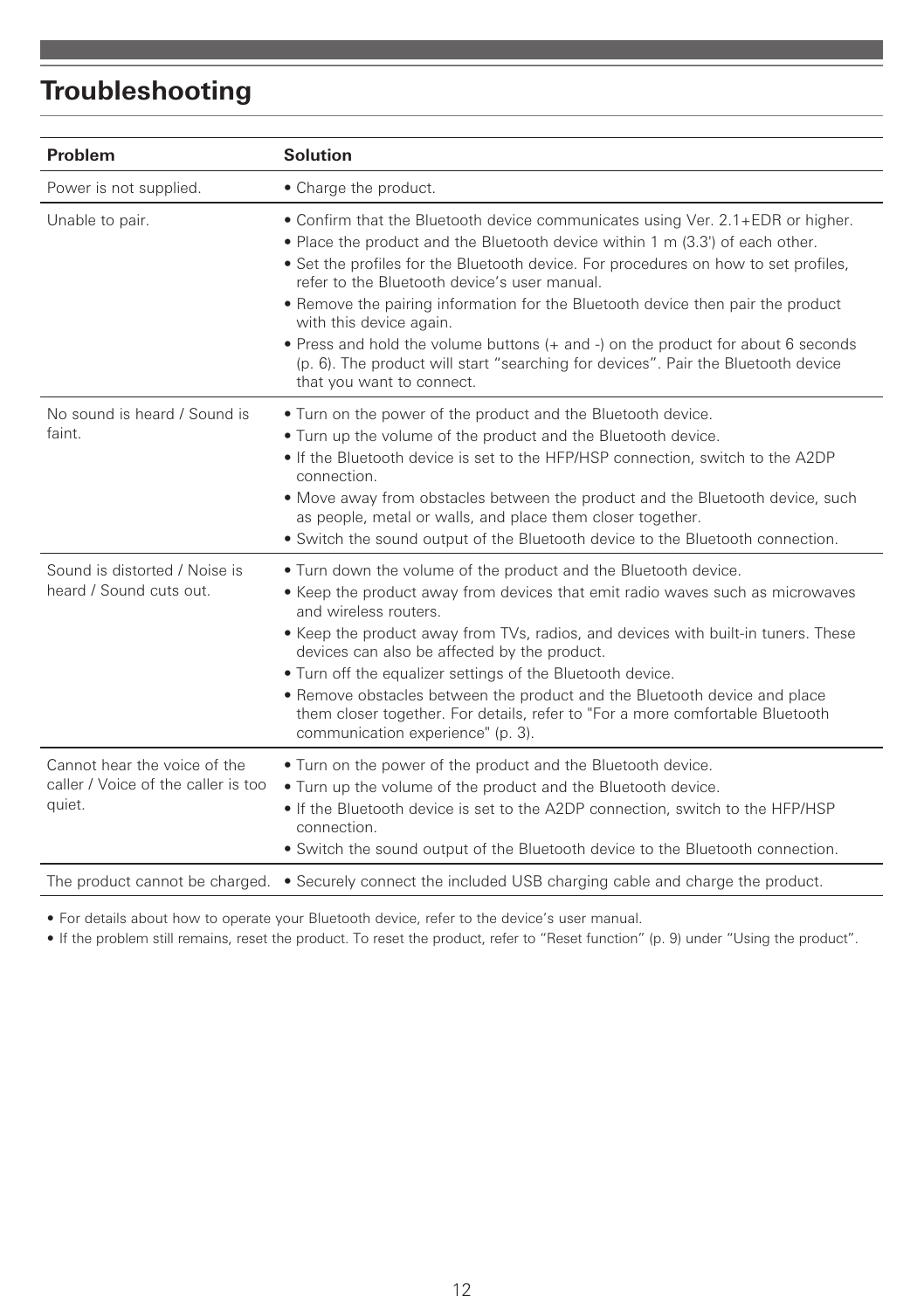## **Specifications**

#### **Headphones**

| Type                                | Closed-back dynamic                                                   |
|-------------------------------------|-----------------------------------------------------------------------|
| <b>Driver</b>                       | 40 mm                                                                 |
| Sensitivity                         | 99 dB/mW                                                              |
| Frequency response                  | 5 to 35,000 Hz                                                        |
| Impedance                           | 32 ohms                                                               |
| <b>Microphone</b>                   |                                                                       |
| Type                                | Flectret condenser                                                    |
| Polar pattern                       | Omnidirectional                                                       |
| Sensitivity                         | -44 dB (1 V/Pa, at 1 kHz)                                             |
| Frequency response                  | 100 to 10,000 Hz                                                      |
| <b>Communication specifications</b> |                                                                       |
| Communication system                | Bluetooth version 5.0 (BDR, EDR)                                      |
| RF output                           | 1.2 mW EIRP                                                           |
| Maximum communication range         | Line of sight - approx. $10 \text{ m}$ (33')                          |
| Frequency band                      | 2.402 GHz to 2.480 GHz                                                |
| Modulation method                   | <b>FHSS</b>                                                           |
| Compatible Bluetooth profiles       | A2DP, AVRCP, HFP, HSP                                                 |
| Support codec                       | AAC, SBC                                                              |
| Supported content protection method | SCMS-T                                                                |
| Transmission band                   | 20 to 20,000 Hz                                                       |
| Other                               |                                                                       |
| Power supply                        | DC 3.7 V lithium polymer battery                                      |
| Charging time                       | Approx. 4 hours*                                                      |
| Operating time                      | Continuous transmission time (music playback): Max. approx. 70 hours* |
| Weight                              | 190 g (6.7 oz)                                                        |
| Operating temperature               | 5°C to 40°C (41° F to 104°F)                                          |
| Accessories                         | • USB charging cable (30 cm (12") USB Type-A / Micro USB Type-B)      |
| Sold separately                     | $\bullet$ Earpad                                                      |

\* The above figures depend on operating conditions.

For product improvement, the product is subject to modification without notice.

• The Bluetooth® word mark and logos are owned by Bluetooth SIG, Inc. and any use of such marks by Audio-Technica Corporation is under license. All other trademarks are property of their respective owners.

• "AAC" logo is a trademark of Dolby Laboratories.